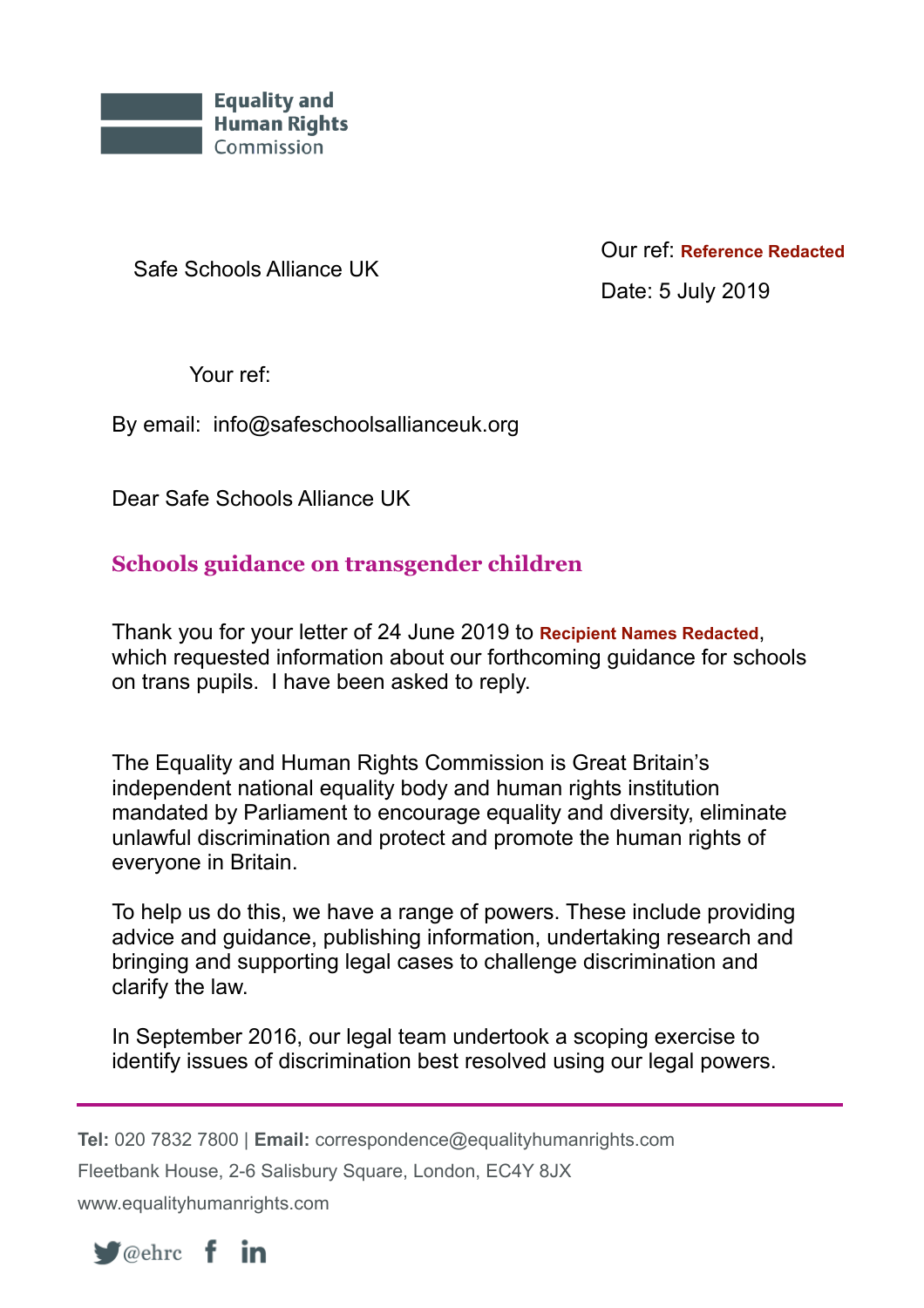

This involved meeting a wide range of stakeholders, spanning a range of

issues and interests. Mermaids was among the many organisations we engaged with to identify strategic legal issues and cases.

In light of concerns that schools had insufficient guidance on how equality law applies to their treatment of trans pupils, in November 2017 the Commission decided to produce guidance for schools clarifying their responsibilities under the Equality Act 2010 in relation to trans and other pupils.

In developing the guidance, we have consulted a wide range of stakeholders with diverse views and concerns. These include parents, women's rights advocates, children's rights groups, trade unions, the education sector, medical experts and trans groups.

Our aim is to provide clarity for schools on how the law applies and how to balance the rights and needs of all pupils, teachers and, where appropriate, parents. We have carefully considered the impact on people sharing different protected characteristics and sought to provide a balanced, practical and inclusive approach for schools to follow. The guidance is currently being tested with teachers and head teachers to ensure it is clear and meets their needs.

The Commission is committed to being transparent and will produce an Equality Impact Assessment and a list of stakeholders we have consulted, where their permission has been given, alongside the guidance when it is published. We are aiming for publication after the summer.

**Tel:** 020 7832 7800 | **Email:** correspondence@equalityhumanrights.com Fleetbank House, 2-6 Salisbury Square, London, EC4Y 8JX www.equalityhumanrights.com